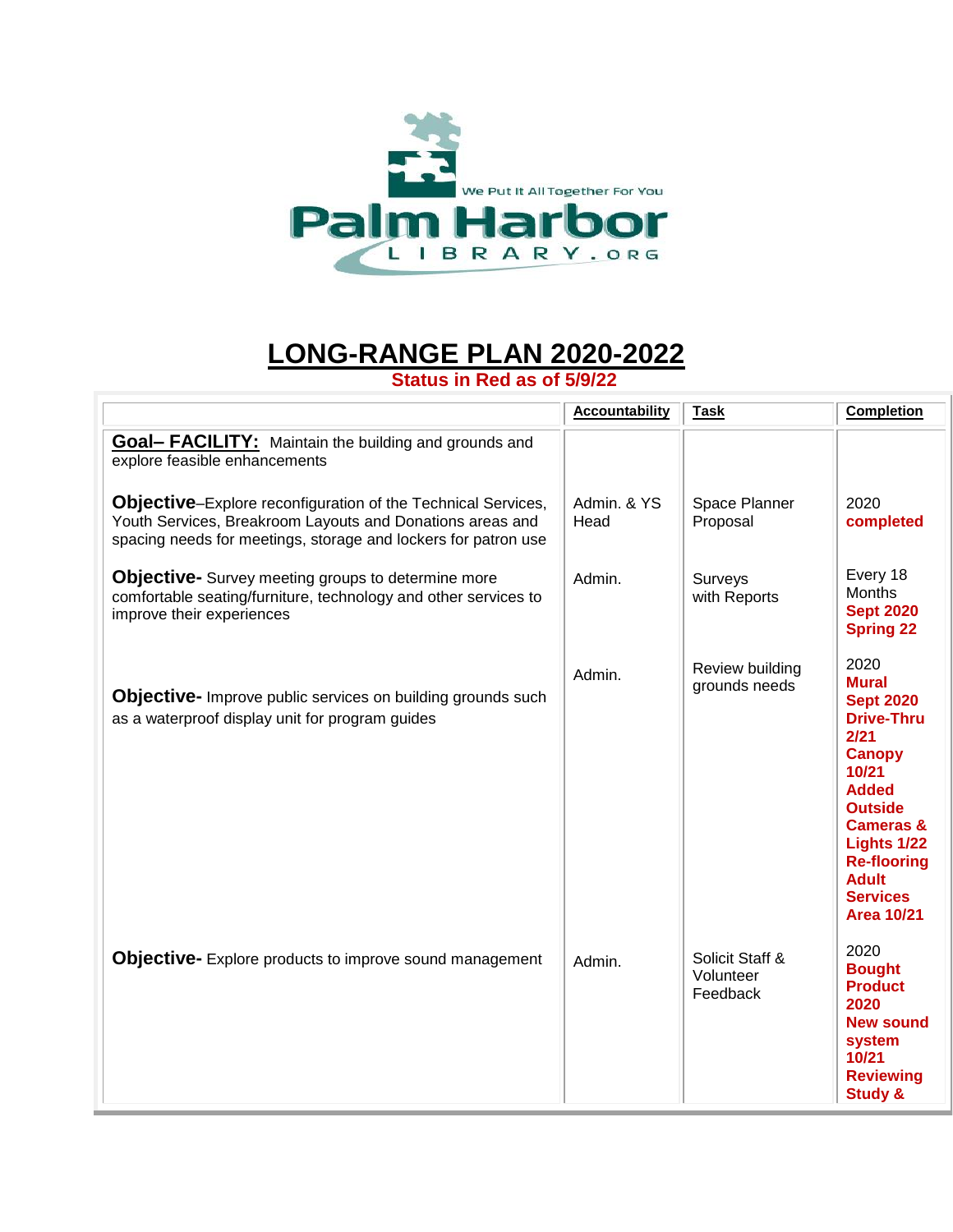|                                                                                                                           |                       |                                        | <b>Conference</b><br><b>Rooms 5/22</b>                                                                      |
|---------------------------------------------------------------------------------------------------------------------------|-----------------------|----------------------------------------|-------------------------------------------------------------------------------------------------------------|
| <b>Objective-</b> Complete installation of automatic doors<br>throughout the building                                     | Admin.                |                                        | 2020<br><b>Completed</b>                                                                                    |
| <b>Objective-</b> Explore shelving heights for improved<br>accessibility                                                  | Admin.                |                                        | 2020<br><b>Too costly</b>                                                                                   |
| <b>Goal- FUNDING:</b> Seek and develop non-governmental<br>funding sources to supplement the library budget.              |                       |                                        |                                                                                                             |
| Objective- Explore a new annual revenue stream                                                                            | Admin.                |                                        | Annually<br><b>Fundraising</b><br><b>Comm 2/22</b>                                                          |
| <b>Objective-</b> Maintain and expand library sponsored<br>fundraising events                                             | Admin.                |                                        | Annually<br><b>Telethon</b><br>11/21<br>artPHL Eve.<br>$1/22$<br><b>Planning</b><br>"Magical<br>Eve." 10/22 |
| <b>Objective-</b> Explore business and corporate sponsorship<br>initiatives                                               | Admin.                | Work with<br>Chamber of<br>Commerce    | <b>Created tri-</b><br>partnership<br>"Business<br>Center"<br>4/22                                          |
| <b>Goal- MARKETING : Increase awareness of library</b><br>services.                                                       |                       |                                        |                                                                                                             |
| <b>Objective-</b> Determine costs and benefits of conducting<br>surveys of residents regarding library services.          | Admin.                | Develop<br>cost/benefit<br>analysis    | <b>Conducted</b><br>public<br>survey<br><b>Spring 21</b>                                                    |
| <b>Objective-</b> Promote innovative services such as the musical<br>instrument collection to adults as well as children. | Admin. &<br>Marketing | Develop a<br><b>Marketing Strategy</b> | 2020 Prep<br>for '22                                                                                        |
| <b>Objective - Provide more information regarding library</b>                                                             | Admin. &<br>Marketing | <b>Identify Three</b>                  | 2020                                                                                                        |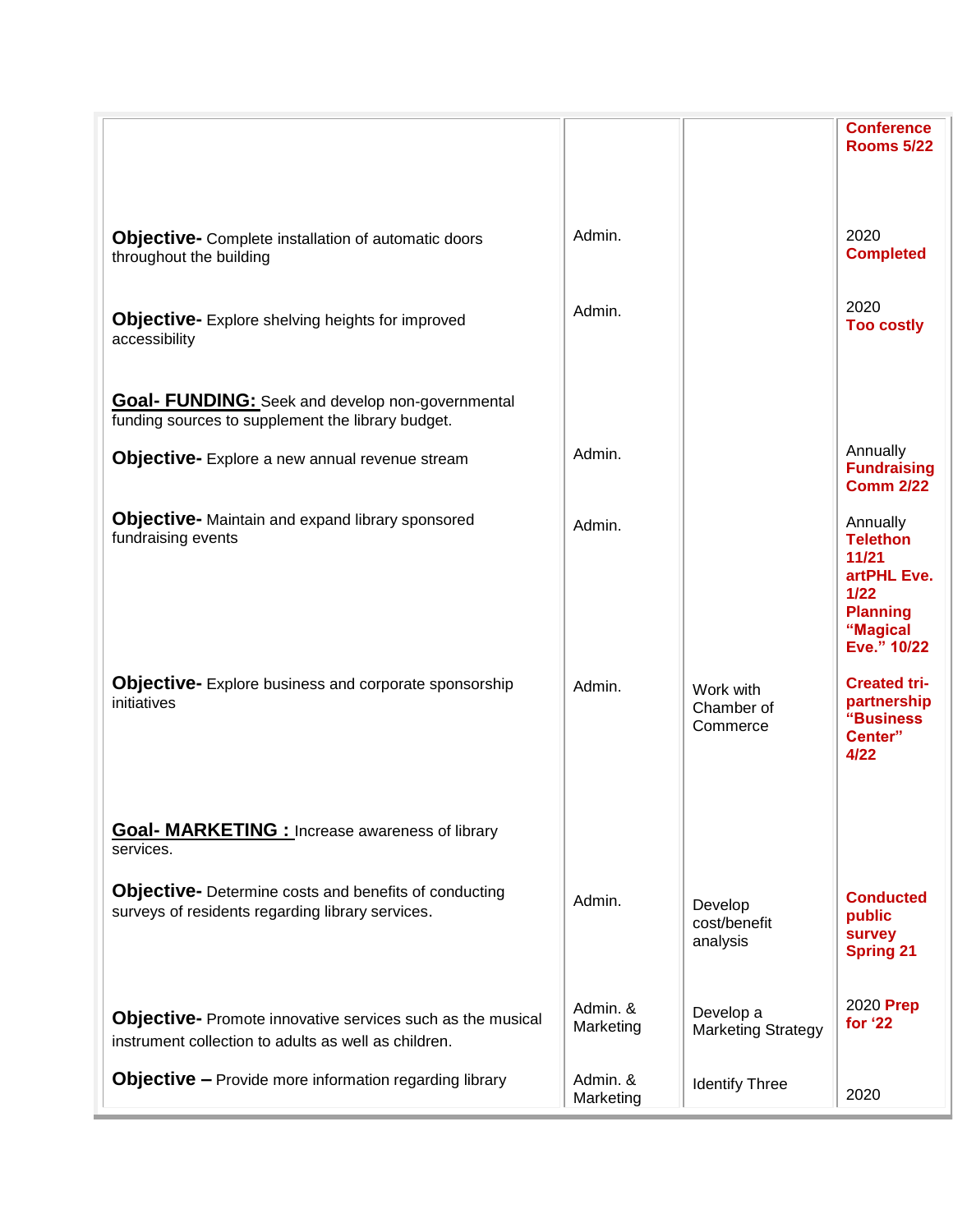| programs and services through monthly/quarterly<br>newsletters/flyers to be distributed throughout the community                                         |                   | <b>Distribution Points</b>                                          | <b>Summer</b><br><b>20/Fall 21</b><br><b>Reached</b><br>1000<br><b>Newsletter</b><br><b>Subscribers</b><br>4/22 |
|----------------------------------------------------------------------------------------------------------------------------------------------------------|-------------------|---------------------------------------------------------------------|-----------------------------------------------------------------------------------------------------------------|
| <b>Objective-</b> Train staff to be more marketing conscious                                                                                             | Marketing         | Presentations,<br>Webinars &<br>Workshops                           | Annually<br>Lobby<br><b>Video</b><br><b>Display &amp;</b><br><b>Monthly</b><br>newsletter                       |
| <b>Goal- PARTNERSHIPS:</b> Maintain and develop<br>partnerships, both public and private to insure the library retains<br>a place at the community table |                   |                                                                     |                                                                                                                 |
| <b>Objective:</b> Connect with area public schools                                                                                                       | <b>YS Head</b>    | ID & Assess<br><b>Needs</b>                                         | 2020<br>Aug. 20/Fall<br>21                                                                                      |
| <b>Objective:</b> Connect with local assisted living facilities                                                                                          | <b>Adult Head</b> | <b>ID &amp; Assess</b><br><b>Needs</b>                              | In progress                                                                                                     |
| <b>Objective:</b> Reactivate the Palm Harbor area non-profits<br>organization                                                                            | Admin.            |                                                                     | <b>Re-started</b><br>1/21                                                                                       |
| <b>Objective-</b> Partner with local and Pinellas County social<br>services                                                                              | Admin.            | ID & Create Cross<br><b>Services</b>                                | <b>In Progress</b>                                                                                              |
| <b>Objective-</b> Partner with area Charter and home schools; host<br>field trips at the library                                                         | <b>YS Head</b>    | ID & Create Cross<br>Services                                       | Annually<br><b>Reviewing</b>                                                                                    |
| <b>Objective-</b> Develop and Partner with Local Businesses and<br><b>Small Business Services throughout Pinellas County</b>                             | <b>Adult Head</b> | Work with<br>Chamber of<br>Commerce/County                          | Annually<br>"PHIN"<br><b>Jan. 2021</b><br><b>Business</b><br>Center 4/22                                        |
| <b>Objective- Partner with FEAST</b>                                                                                                                     | Admin.            | Serve as<br><b>Collection Site &amp;</b><br><b>Provide Services</b> | Annually<br><b>Reviewing</b>                                                                                    |
| <b>Goal- PERSONNEL:</b> Maintain an effective organization<br>and explore new personnel requirements                                                     |                   |                                                                     |                                                                                                                 |
| <b>Objective-</b> Shift more budgeted funds into personnel to                                                                                            | Admin.            | <b>Assess Available</b>                                             | Annually                                                                                                        |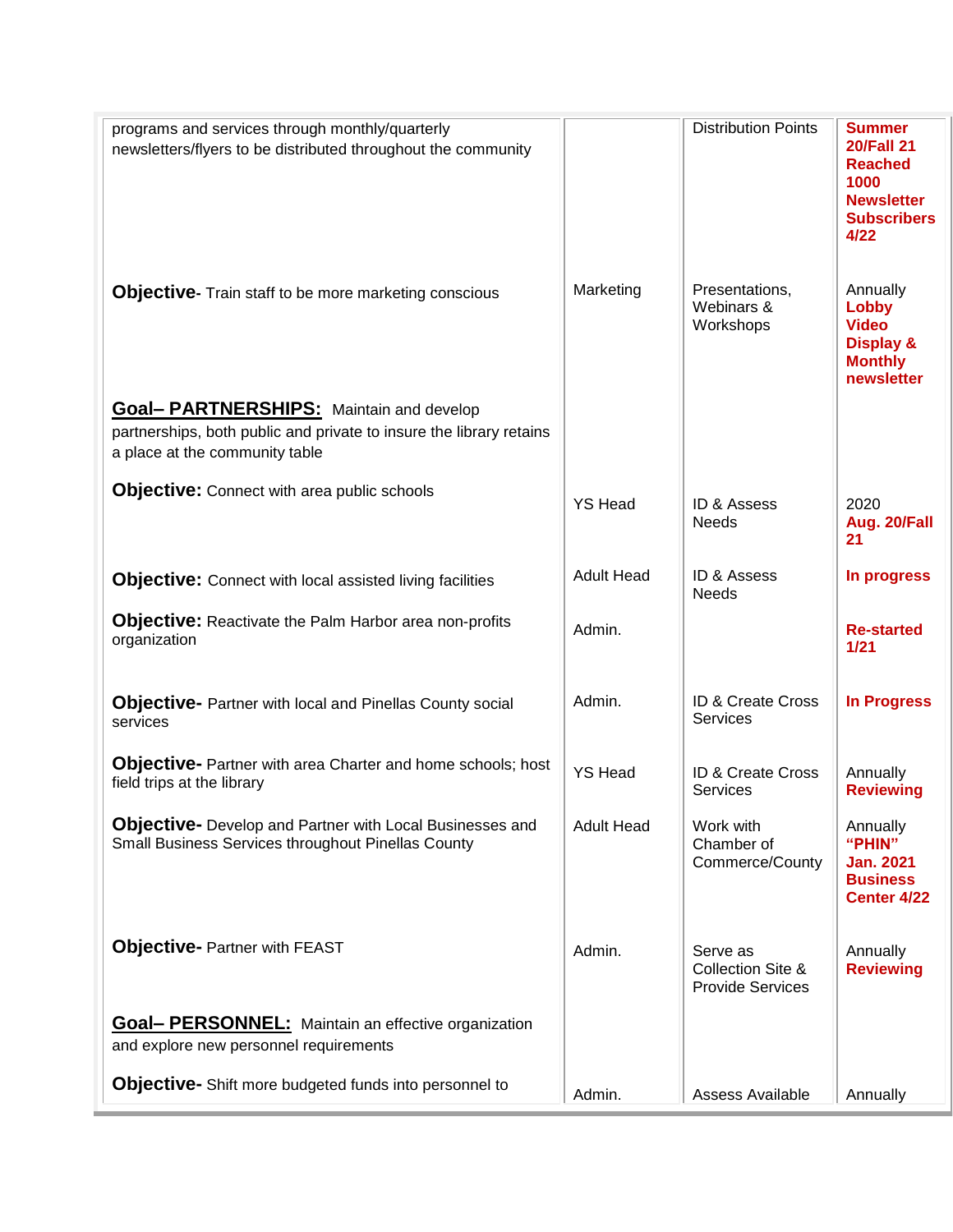| expand onsite and off-site services                                                                                                            |                                  | Funding Each FY                                        | <b>Expanding</b><br>FY 22 & 23                                                                        |
|------------------------------------------------------------------------------------------------------------------------------------------------|----------------------------------|--------------------------------------------------------|-------------------------------------------------------------------------------------------------------|
| <b>Objective-Explore new personnel positions to include but</b><br>not limited to, an Outreach Coordinator and/or Grant Writer                 | Admin.                           | <b>Review Needs &amp;</b><br>Prioritize                | 2020<br><b>Marketing</b><br><b>Coordinator</b><br>& Assistant<br>Library<br><b>Director</b><br>2021   |
| Objective- Identify, develop and utilize volunteer talent                                                                                      | Volunteer<br>Coordinator         | Create a "Talent<br>Database"                          | <b>In Progress</b>                                                                                    |
| <b>Objective-</b> Provide ongoing staff and volunteer training                                                                                 | Admin. & Vol.<br>Coordinator     | ID Needs & Create<br>Cal. of Activities                | 2020<br><b>Monthly</b><br><b>Building</b><br><b>Supervisors</b><br><b>Training</b><br><b>Sessions</b> |
| <b>Goal- SERVICES:</b> Maintain, improve and expand library<br>services on-site, off-site and online                                           |                                  |                                                        |                                                                                                       |
| <b>Objective-</b> Explore a drive thru for material pick up                                                                                    | Admin.                           | Develop Cost<br>Analysis After                         | Annually<br>Done'20/21/<br>'22                                                                        |
| <b>Objective-</b> Explore creating a "Business Center"                                                                                         | Head of Adult<br><b>Services</b> | <b>Feasibility Study</b><br>Chamber/County             | Annually<br><b>Created</b><br>4/21                                                                    |
| <b>Objective-</b> Reevaluate offering mobile hotspots                                                                                          | Admin.                           | <b>Contact T-Mobile</b>                                | Annually                                                                                              |
| <b>Objective-</b> Develop a strategy for providing services to<br>Assisted and Independent Living residents                                    | Admin.                           | <b>ID Facilities &amp;</b><br><b>Contact Personnel</b> | Annually<br><b>In Progress</b>                                                                        |
| <b>Objective-</b> Create coding and technology classes for children                                                                            | <b>YS Head</b>                   | Review Need &<br>Logistics                             | <b>In Progress</b>                                                                                    |
| <b>Objective-</b> Collaborate with Pinellas County Health<br>Department and/or BayCare to provide health related services<br>such as flu shots | Admin.                           | <b>Explore Feasibility</b><br>& Logistics              |                                                                                                       |
| <b>Objective-</b> Establish an annual "Open House" in April to<br>celebrate the library's anniversary                                          | <b>Staff</b>                     | Create a<br>Committee<br><b>Assistant Lib. Dir</b>     | 2020<br><b>Completed</b><br>4/22                                                                      |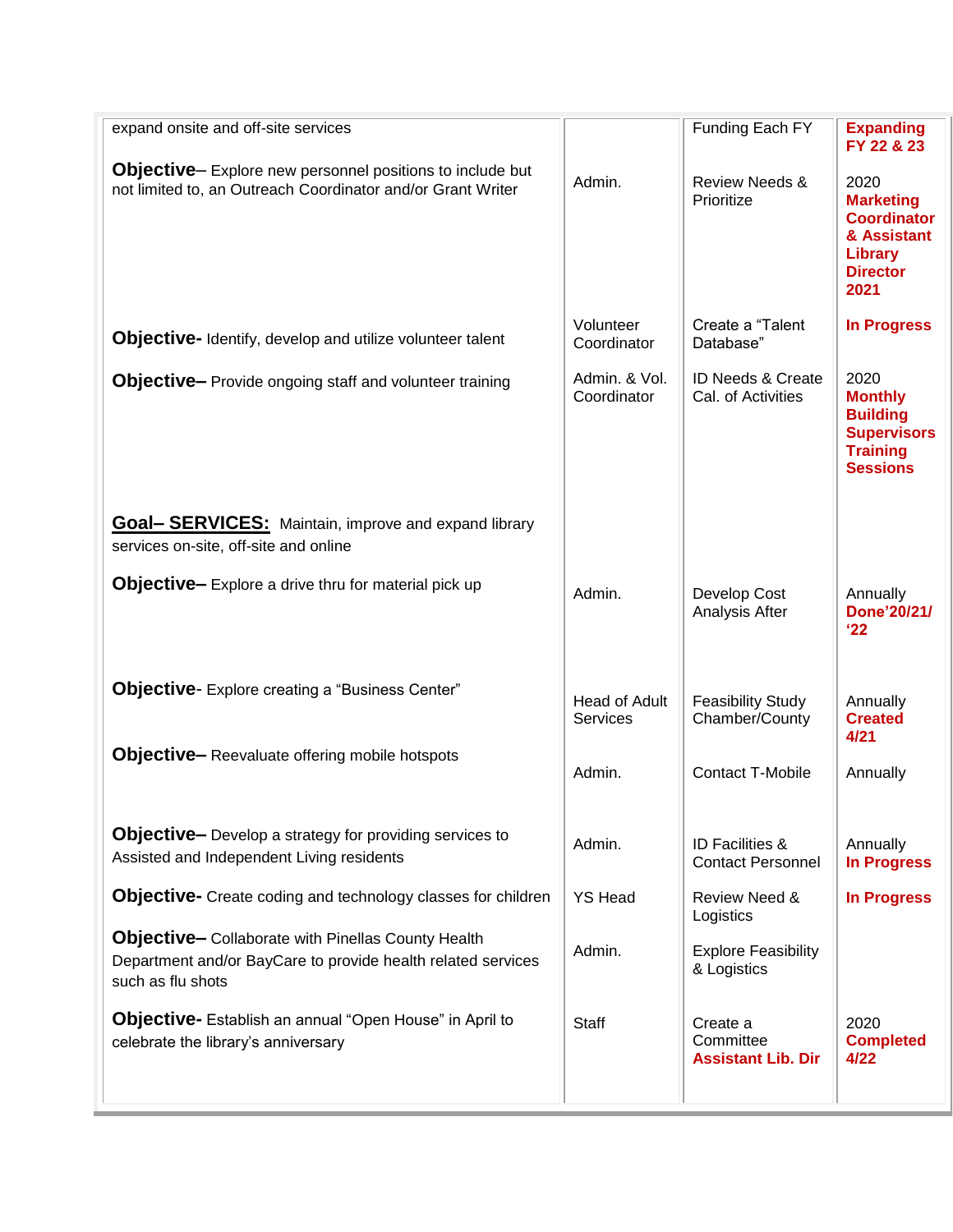| <b>Objective-</b> Provide guided tours of the library                                                                           | <b>Staff</b>                                         |                                                               | 2020<br><b>Reviewing</b>                                                                                                 |
|---------------------------------------------------------------------------------------------------------------------------------|------------------------------------------------------|---------------------------------------------------------------|--------------------------------------------------------------------------------------------------------------------------|
|                                                                                                                                 |                                                      |                                                               |                                                                                                                          |
| <b>Objective-</b> Provide more intergenerational programs                                                                       | Staff                                                | Create Library-<br>wide Committee                             | 2021                                                                                                                     |
| <b>Objective-Explore expanding homebound delivery to non-</b><br>homebound residents                                            | Adult<br><b>Services</b>                             | Review Need &<br>Logistics                                    | 2020<br><b>Re-started</b><br>Meals-on-<br>Wheels 1/22                                                                    |
| <b>Objective-</b> Explore providing ESL classes to children                                                                     | Youth<br>Services                                    | Partner with the<br><b>Literacy Council</b>                   | 2020                                                                                                                     |
| <b>Objective-</b> Explore library grounds for a dog area only                                                                   | Admin.                                               | <b>Review Current &amp;</b><br><b>Potential Land</b><br>Usage | <b>Not</b><br><b>Feasible</b>                                                                                            |
| <b>Goal- TECHNOLOGY:</b> Maintain and explore relevant<br>technology, insuring accessibility to all community members           |                                                      |                                                               |                                                                                                                          |
| <b>Objective-</b> Provide access to cutting edge technology                                                                     | IT Dept. &<br>Admin.                                 | Host a Technology<br>Open House                               | Annually<br><b>Held at</b><br><b>Open house</b><br>4/22<br>3 Year<br><b>Technology</b><br>Plan<br><b>Created</b><br>4/22 |
| Objective- Explore streaming PHCSA meetings and other<br>public forum events                                                    | IT Dept. &<br>Admin.                                 | Tech. Long Range<br>Plan                                      | <b>Not</b><br><b>Feasible</b>                                                                                            |
| <b>Objective-</b> Provide PHCSA and Advisory Council meeting<br>minutes online                                                  | IT Dept.                                             | Tech. Long Range<br>Plan                                      | Annually<br><b>Reviewing</b>                                                                                             |
| Objective- Increase usage of PeachJar, social media paid<br>advertisements, community publications and other online<br>services | Heads of<br>Adult & Youth<br>Services &<br>Marketing |                                                               | Annually<br><b>On hold</b>                                                                                               |
| <b>NOTES:</b>                                                                                                                   |                                                      |                                                               |                                                                                                                          |
| The Long Range Plan will be reviewed and updated bi-<br>annually.                                                               |                                                      |                                                               |                                                                                                                          |